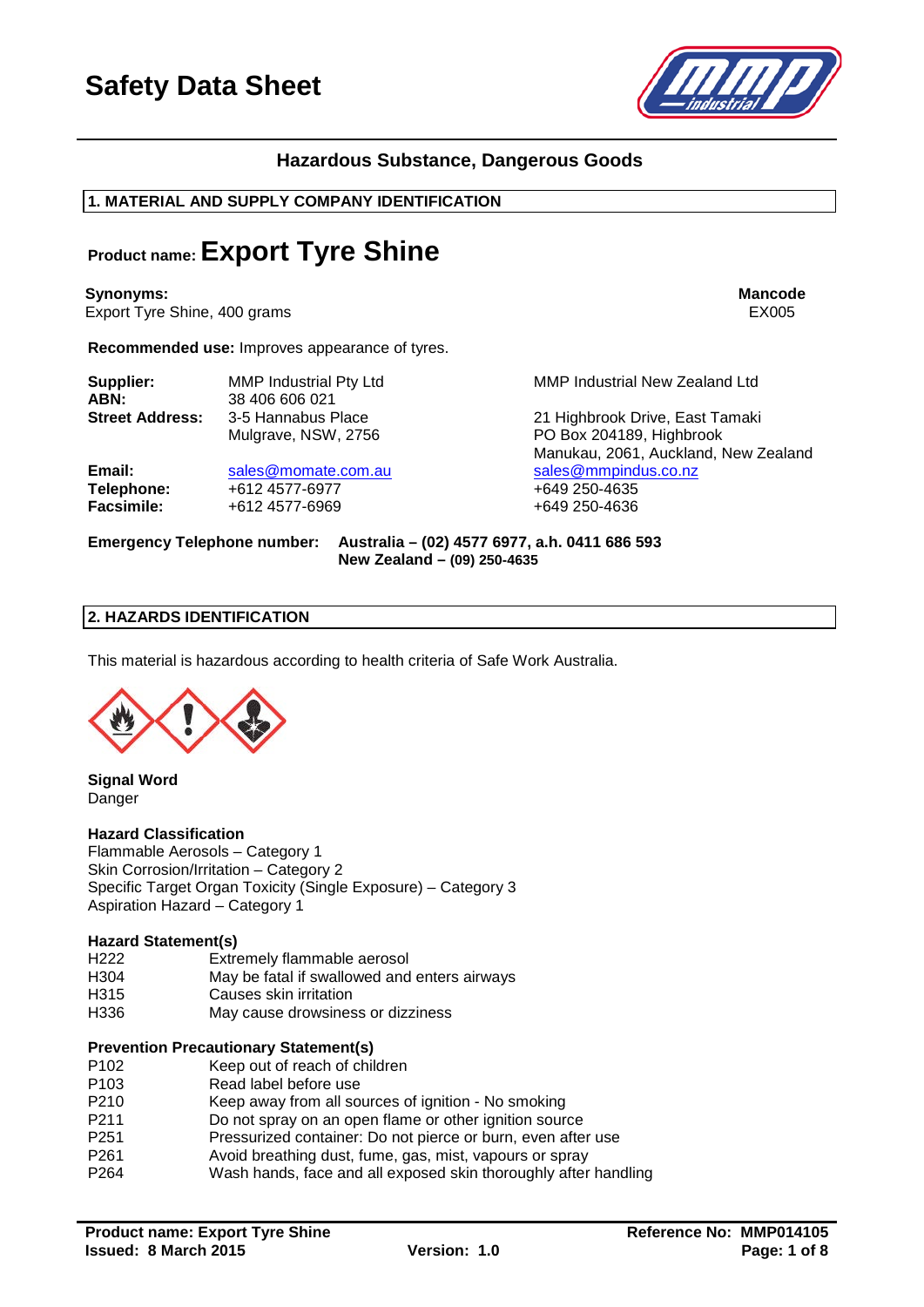

| P <sub>271</sub> |  |  | Use only outdoors or in a well-ventilated area |  |
|------------------|--|--|------------------------------------------------|--|
| ----             |  |  |                                                |  |

#### P280 Wear protective clothing, gloves, eye/face protection and suitable respirator

## **Response Precautionary Statement(s)**

| P <sub>101</sub> | If medical advice is needed, have product container or label at hand                  |
|------------------|---------------------------------------------------------------------------------------|
| P312             | Call a POISON CENTER or doctor/physician if you feel unwell                           |
| P301+310         | IF SWALLOWED: Immediately call a POISON CENTER or doctor/physician                    |
| P331             | Do NOT induce vomiting                                                                |
| P302+352         | IF ON SKIN: Wash with soap and water                                                  |
| P332+313         | If skin irritation occurs: Get medical advice/attention                               |
| P304+340         | IF INHALED: Remove victim to fresh air and keep at rest in a position comfortable for |
|                  | breathing                                                                             |
| P362             | Take off contaminated clothing and wash before reuse                                  |
|                  |                                                                                       |

#### **Storage Precautionary Statement(s)**

| Store locked up                                                             |
|-----------------------------------------------------------------------------|
| Store in a well ventilated place. Keep container tightly closed             |
| Protect from sunlight. Do not expose to temperatures exceeding 50 °C/122 °F |
|                                                                             |

# **Disposal Precautionary Statement(s)**

Dispose of contents/container in accordance with local, regional, national and international regulations

#### **Poisons Schedule (Aust):** Not applicable

## **DANGEROUS GOODS CLASSIFICATION**

Classified as Dangerous Goods by the criteria of the "Australian Code for the Transport of Dangerous Goods by Road & Rail" and the "New Zealand NZS5433: Transport of Dangerous Goods on Land".

**Class:** 2.1 Flammable Gas

#### **3. COMPOSITION INFORMATION**

| <b>CHEMICAL ENTITY</b>                      | CAS NO.               | <b>PROPORTION</b>   |  |
|---------------------------------------------|-----------------------|---------------------|--|
| Solvent naphtha (petroleum, light aliphatic | 64742-89-8<br>74-98-6 | $>60\%$<br>$< 10\%$ |  |
| Propane<br><b>Bytane</b>                    | 106-97-8              | $10 - 30%$          |  |
| Ingredients determined to be non-hazardous  |                       | <b>Balance</b>      |  |
|                                             |                       | 100%                |  |

### **4. FIRST AID MEASURES**

If poisoning occurs, contact a doctor or Poisons Information Centre (Phone Australia 131 126, New Zealand 0800 764 766).

**Inhalation:** Remove victim from exposure - avoid becoming a casualty. Remove contaminated clothing and loosen remaining clothing. Allow patient to assume most comfortable position and keep warm. Keep at rest until fully recovered. If breathing laboured and patient cyanotic (blue), ensure airways are clear and have a qualified person give oxygen through a facemask. If breathing has stopped apply artificial respiration at once. In the event of cardiac arrest, apply external cardiac massage. Seek immediate medical advice.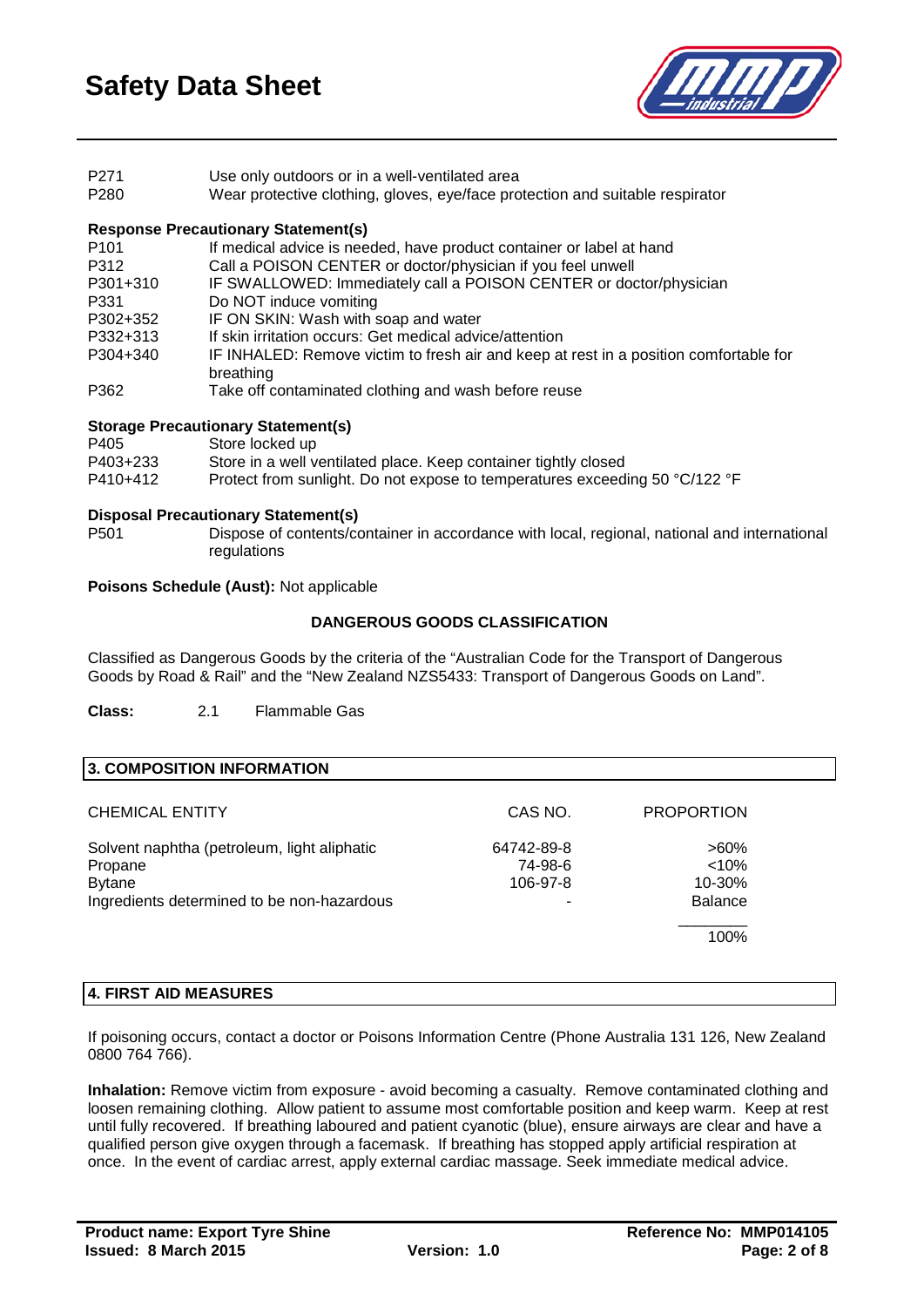

**Skin contact:** For gross contamination, immediately drench with water and remove clothing. Continue to flush skin and hair with plenty of water (and soap if material is insoluble). For skin burns, cover with a clean, dry dressing until medical help is available. If blistering occurs, do NOT break blisters. If swelling, redness, blistering, or irritation occurs seek medical assistance.

**Eye contact:** If in eyes wash out immediately with water. In all cases of eye contamination it is a sensible precaution to seek medical advice.

**Ingestion:** Immediately rinse mouth with water. If swallowed, do NOT induce vomiting. Give a glass of water to drink. Never give anything by the mouth to an unconscious patient. If vomiting occurs give further water. Get to a doctor or hospital quickly.

**PPE for First Aiders:** Wear overalls, safety glasses and impervious gloves. Available information suggests that gloves made from nitrile rubber should be suitable for intermittent contact. However, due to variations in glove construction and local conditions, the user should make a final assessment. Always wash hands before smoking, eating, drinking or using the toilet. Wash contaminated clothing and other protective equipment before storing or re-using.

**Notes to physician:** Treat symptomatically. Delayed pulmonary oedema may result.

#### **5. FIRE-FIGHTING MEASURES**

#### **Hazchem Code:** 2YE

**Suitable extinguishing media:** If material is involved in a fire use water fog (or if unavailable fine water spray), foam, dry agent (carbon dioxide, dry chemical powder).

**Specific hazards:** Flammable gas. May form flammable vapour mixtures with air. Flameproof equipment necessary in area where this chemical is being used. Nearby equipment must be earthed. Electrical requirements for work area should be assessed according to AS3000. Vapour may travel a considerable distance to source of ignition and flash back. Avoid all ignition sources. All potential sources of ignition (open flames, pilot lights, furnaces, spark producing switches and electrical equipment etc) must be eliminated both in and near the work area. Do NOT smoke.

Fire fighting further advice: If safe to do so, remove containers from path of fire. Keep containers cool with water spray. On burning may emit toxic fumes. Fire fighters to wear self-contained breathing apparatus and suitable protective clothing if risk of exposure to vapour or products of combustion.

#### **6. ACCIDENTAL RELEASE MEASURES**

#### **SMALL SPILLS**

Wear protective equipment to prevent skin and eye contamination. Avoid inhalation of vapours. Wipe up with absorbent (clean rag or paper towels). Collect and seal in properly labelled containers or drums for disposal.

#### **LARGE SPILLS**

Shut off all possible sources of ignition. Clear area of all unprotected personnel. Prevent further leakage or spillage if safe to do so. Slippery when spilt. Avoid accidents, clean up immediately. Wear protective equipment to prevent skin and eye contamination and the inhalation of vapours. Work up wind or increase ventilation. Contain - prevent run off into drains and waterways. Use absorbent (soil, sand or other inert material). Use a spark-free shovel. Collect and seal in properly labelled containers or drums for disposal. If contamination of sewers or waterways has occurred advise local emergency services.

#### **Dangerous Goods – Initial Emergency Response Guide No:** 49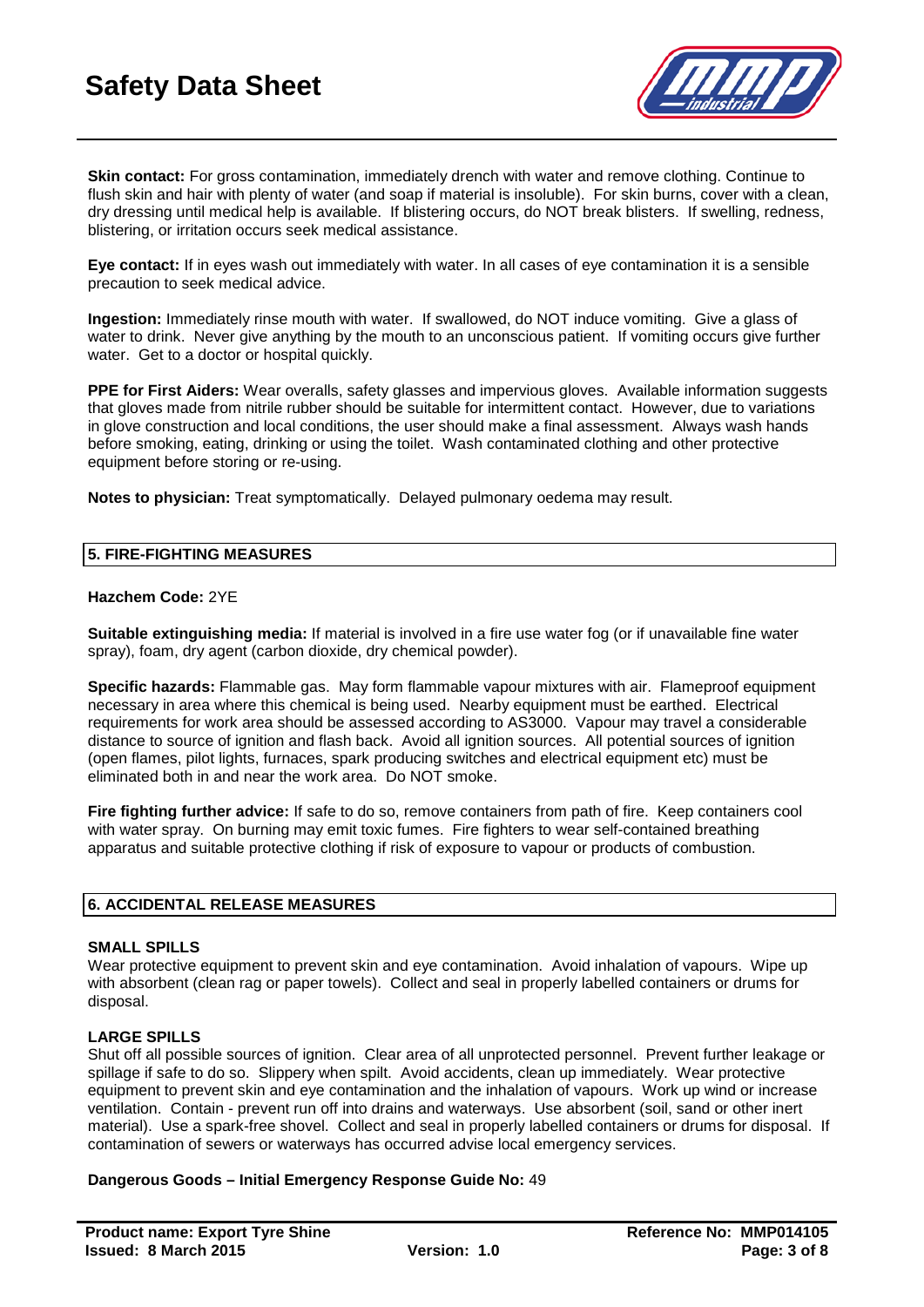

## **7. HANDLING AND STORAGE**

**Handling:** Avoid skin and eye contact and inhalation of vapour, mist or aerosols.

**Storage:** Store in a cool, dry, well-ventilated place and out of direct sunlight. Store away from incompatible materials described in Section 10. Store away from sources of heat or ignition. Keep containers closed when not in use - check regularly for leaks.

This material is classified as a Dangerous Good Class 2.1 Flammable Gas as per the criteria of the Australian Dangerous Goods Code and must be stored in accordance with the relevant regulations.

#### **8. EXPOSURE CONTROLS AND PERSONAL PROTECTION**

**National occupational exposure limits:** No value assigned for this specific material by Safe Work Australia or Department of Labour New Zealand.

However for:

|                           | TWA    |                | STEL |       | <b>CARCINOGEN</b>        | <b>NOTICES</b> |
|---------------------------|--------|----------------|------|-------|--------------------------|----------------|
|                           | ppm    | ma/m3          | ppm  | ma/m3 | <b>CATEGORY</b>          |                |
| Oil mist, refined mineral | $\sim$ | $\overline{a}$ | ۰.   | ۰     | ۰                        |                |
| <b>Butane</b>             | 800    | 1900           |      |       | $\overline{\phantom{0}}$ | -              |

As published by the Safe Work Australia.

TWA - The time-weighted average airborne concentration over an eight-hour working day, for a five-day working week over an entire working life.

STEL (Short Term Exposure Limit) - the average airborne concentration over a 15-minute period, which should not be exceeded at any time during a normal eight-hour workday.

These Exposure Standards are guides to be used in the control of occupational health hazards. All atmospheric contamination should be kept too as low a level as is workable. These exposure standards should not be used as fine dividing lines between safe and dangerous concentrations of chemicals. They are not a measure of relative toxicity.

If the directions for use on the product label are followed, exposure of individuals using the product should not exceed the above standard. The standard was created for workers who are routinely, potentially exposed during product manufacture.

**Biological Limit Values:** As per the "National Model Regulations for the Control of Workplace Hazardous Substances (Safe Work Australia)" the ingredients in this material do not have a Biological Limit Allocated.

**Engineering measures:** Ensure ventilation is adequate to maintain air concentrations below Exposure Standards. Use with local exhaust ventilation or while wearing appropriate respirator. Keep containers closed when not in use.

**Personal protection equipment:** OVERALLS, SAFETY SHOES, SAFETY GLASSES, GLOVES.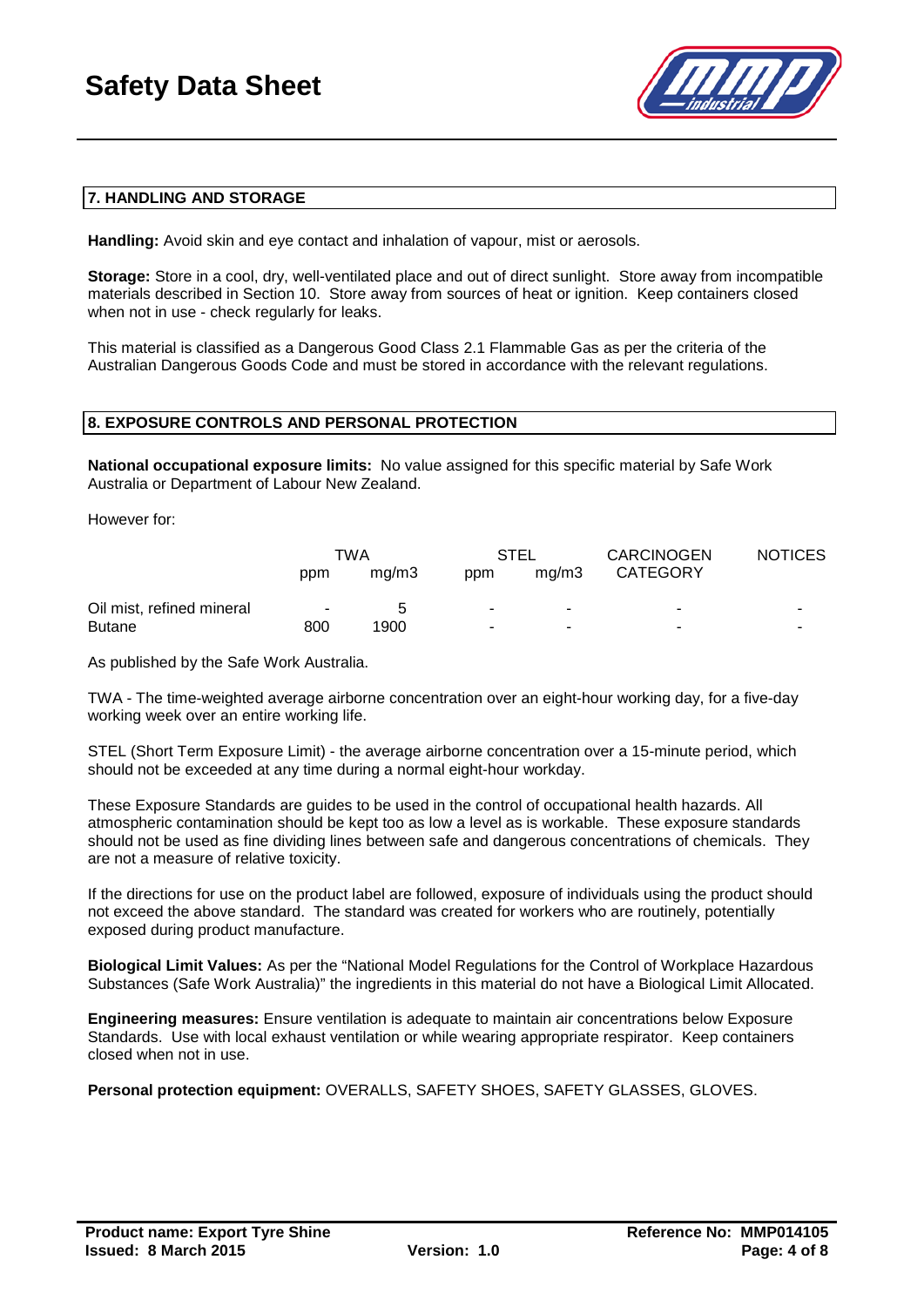

Wear overalls, safety glasses and impervious gloves. Available information suggests that gloves made from nitrile rubber should be suitable for intermittent contact. However, due to variations in glove construction and local conditions, the user should make a final assessment. Always wash hands before smoking, eating, drinking or using the toilet. Wash contaminated clothing and other protective equipment before storing or reusing. If risk of inhalation of exists, wear organic vapour/particulate respirator meeting the requirements of AS/NZS 1715 and AS/NZS 1716.

**Hygiene measures:** Keep away from food, drink and animal feeding stuffs. When using do not eat, drink or smoke. Wash hands prior to eating, drinking or smoking. Avoid contact with clothing. Avoid skin and eye contact and inhalation of vapour, mist or aerosols. Ensure that eyewash stations and safety showers are close to the workstation location.

### **9. PHYSICAL AND CHEMICAL PROPERTIES**

**Form / Colour / Odour:** Clear liquid/aerosol with characteristic paint thinners odour

| Solubility:                             | Insoluble in water |
|-----------------------------------------|--------------------|
| Specific Gravity (20 °C):               | 0.852              |
| <b>Relative Vapour Density (air=1):</b> | >1                 |
| Vapour Pressure (20 °C):                | N Av               |
| Flash Point (°C):                       | -60                |
| Flammability Limits (%):                | N Av               |
| <b>Autoignition Temperature (°C):</b>   | N Av               |
| Melting Point/Range (°C):               | N Av               |
| Boiling Point/Range (°C):               | N Av               |
| pH:                                     | N App              |
| <b>Viscosity:</b>                       | N Av               |
| Total VOC (g/Litre):                    | N Av               |

(Typical values only - consult specification sheet)<br>  $N Av = Not available$   $N App = Not$  applica  $N$  App = Not applicable

#### **10. STABILITY AND REACTIVITY**

**Reactivity:** No reactivity hazards are known for the material.

**Chemical stability:** This material is thermally stable when stored and used as directed.

**Hazardous reactions:** No known hazardous reactions.

**Conditions to avoid:** Elevated temperatures and sources of ignition.

**Incompatible materials:** Oxidising agents.

**Hazardous decomposition products:** Oxides of carbon and nitrogen, smoke and other toxic fumes.

#### **11. TOXICOLOGICAL INFORMATION**

No adverse health effects expected if the product is handled in accordance with this Safety Data Sheet and the product label. Symptoms or effects that may arise if the product is mishandled and overexposure occurs are: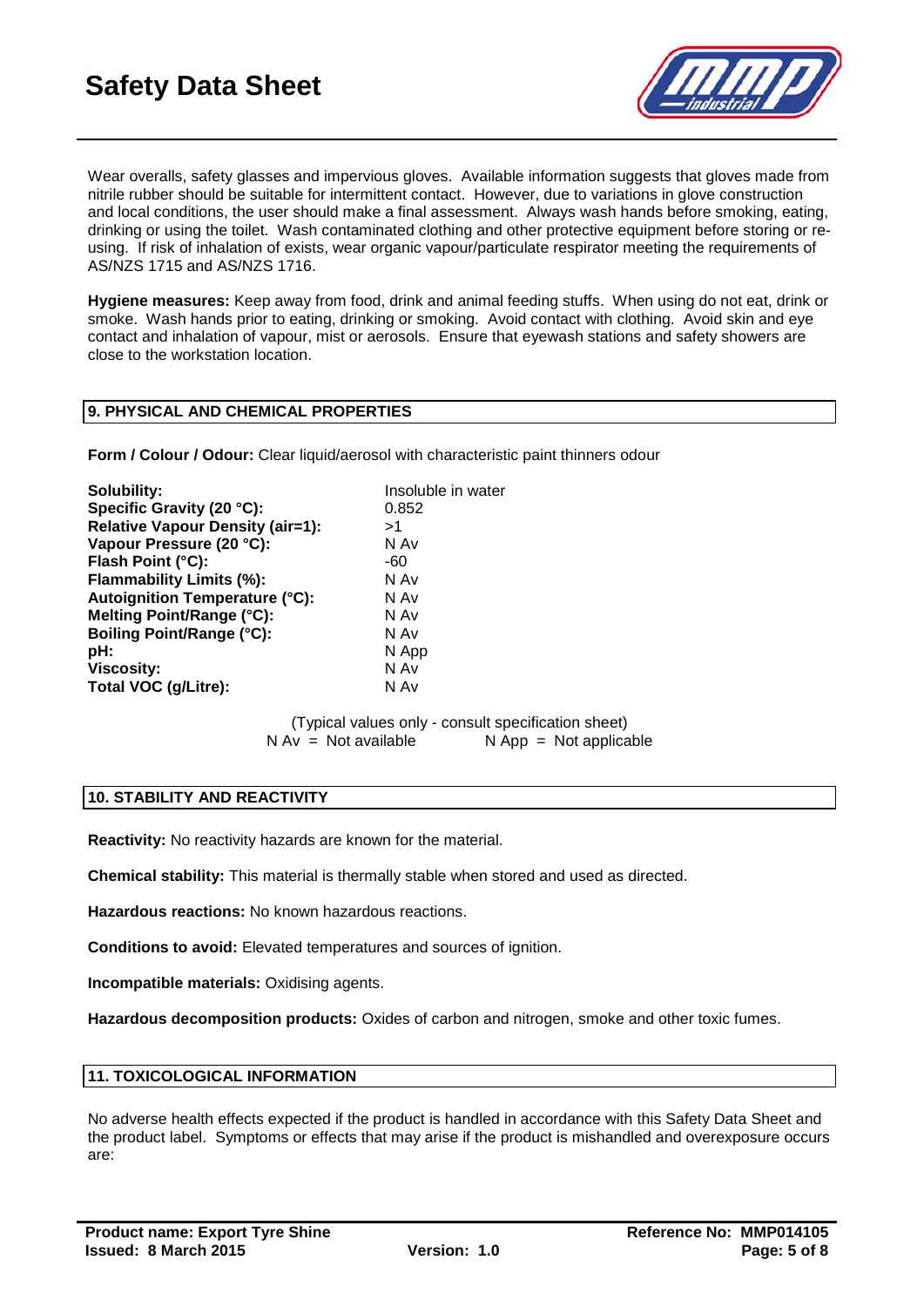# **Safety Data Sheet**



### **Acute Effects**

**Inhalation:** Material may be an irritant to mucous membranes and respiratory tract. Inhalation of vapour can result in headaches, dizziness and possible nausea. Inhalation of high concentrations can produce central nervous system depression, which can lead to loss of co-ordination, impaired judgement and if exposure is prolonged, unconsciousness.

**Skin contact:** Contact with skin will result in irritation.

**Ingestion:** Swallowing can result in nausea, vomiting and irritation of the gastrointestinal tract. May cause lung damage if swallowed. Small amounts of liquid aspirated into the respiratory system during ingestion or vomiting may cause bronchopneumonia or pulmonary oedema.

**Eye contact:** May be an eye irritant.

#### **Acute toxicity**

**Inhalation:** This material has been classified as non-hazardous. Acute toxicity estimate (based on ingredients): >20 mg/L

**Skin contact:** This material has been classified as non-hazardous. Acute toxicity estimate (based on ingredients): >2,000 mg/Kg

**Ingestion:** This material has been classified as non-hazardous. Acute toxicity estimate (based on ingredients): >2,000 mg/Kg

**Corrosion/Irritancy:** Eye: this material has been classified as not corrosive or irritating to eyes. Skin: this material has been classified as a Category 2 Hazard (irritant to skin).

**Sensitisation:** Inhalation: this material has been classified as not a respiratory sensitiser. Skin: this material has been classified as not a respiratory sensitiser.

**Aspiration hazard:** This material has been classified as a Category 1 Hazard.

**Specific target organ toxicity (single exposure):** This material has been classified as a Category 3 Hazard. Exposure via inhalation may result in depression of the central nervous system.

#### **Chronic Toxicity**

**Mutagenicity:** This material has been classified as non-hazardous.

**Carcinogenicity:** This material has been classified as non-hazardous.

**Reproductive toxicity (including via lactation):** This material has been classified as non-hazardous.

**Specific target organ toxicity (repeat exposure):** This material has been classified as non-hazardous.

#### **12. ECOLOGICAL INFORMATION**

Avoid contaminating waterways.

**Acute aquatic hazard:** This material has been classified as non-hazardous. Acute toxicity estimate (based on ingredients): 1-10 mg/L

**Long-term aquatic hazard:** This material has been classified as a Category Chronic 2 Hazard. Acute toxicity estimate (based on ingredients): 1-10 mg/L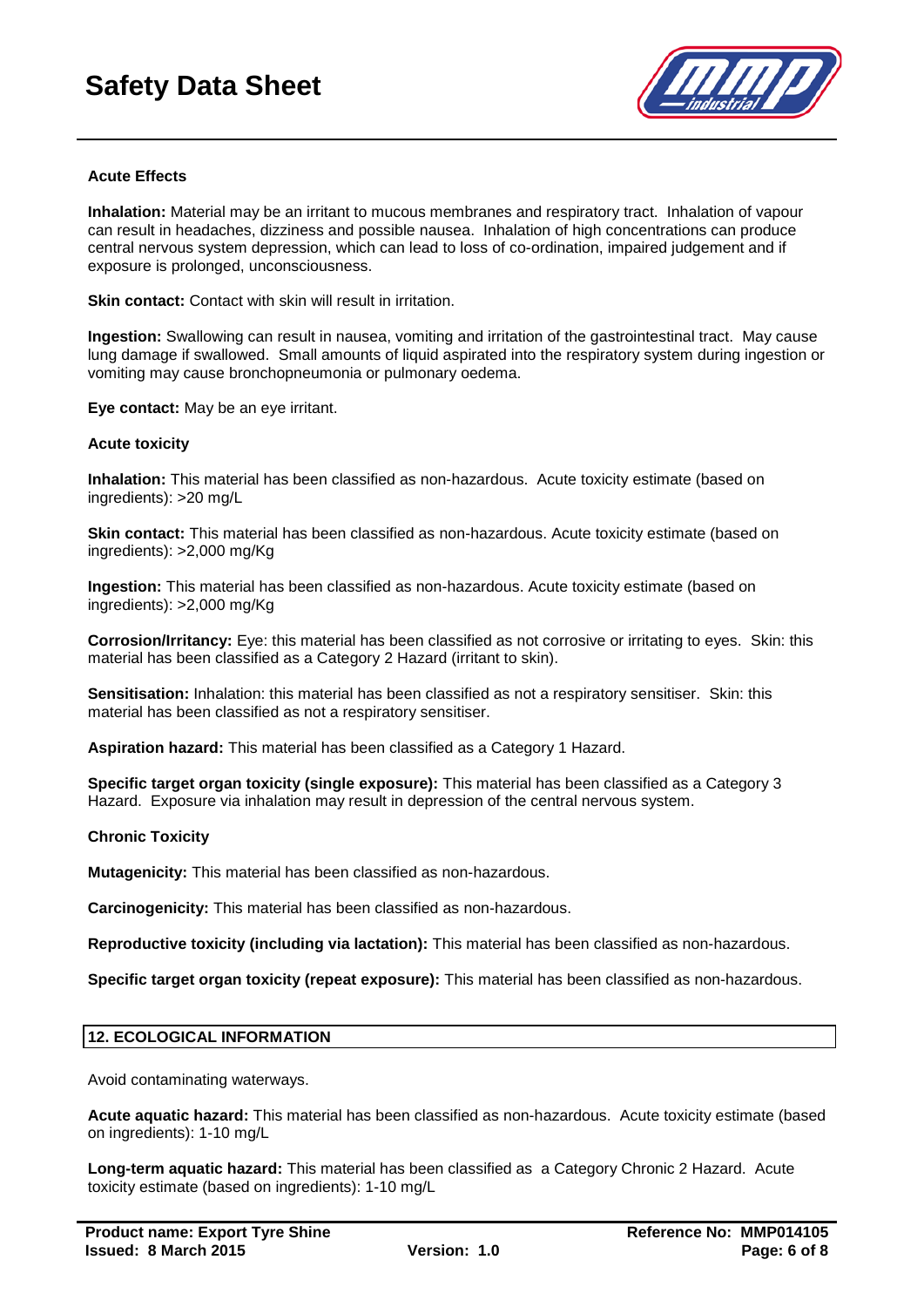

**Ecotoxicity:** No information available.

**Persistence and degradability:** No information available.

**Bioaccumulative potential:** No information available.

**Mobility:** No information available.

#### **13. DISPOSAL CONSIDERATIONS**

Persons conducting disposal, recycling or reclamation activities should ensure that appropriate personal protection equipment is used, see "Section 8. Exposure Controls and Personal Protection" of this SDS.

If possible material and its container should be recycled. If material or container cannot be recycled, dispose in accordance with local, regional, national and international Regulations.

#### **14. TRANSPORT INFORMATION**

#### **ROAD AND RAIL TRANSPORT**

Classified as Dangerous Goods by the criteria of the "Australian Code for the Transport of Dangerous Goods by Road & Rail" and the "New Zealand NZS5433: Transport of Dangerous Goods on Land".

| UN No:                              | 1950          |
|-------------------------------------|---------------|
| <b>Dangerous Goods Class:</b>       | 21            |
| <b>Packing Group:</b>               | Not allocated |
| <b>Hazchem Code:</b>                | 2YF           |
| <b>Emergency Response Guide No:</b> | 49            |

**Proper Shipping Name:** AEROSOLS

**Segregation Dangerous Goods:** Not to be loaded with explosives (Class 1), flammable liquids (Class 3), if both are in bulk, flammable solids (Class 4.1), spontaneously combustible substances (Class 4.2), dangerous when wet substances (Class 4.3), oxidising agents (Class 5.1), organic peroxides (Class 5.2) or radioactive substances (Class 7), however exemptions may apply.

#### **MARINE TRANSPORT**

Classified as Dangerous Goods by the criteria of the International Maritime Dangerous Goods Code (IMDG Code) for transport by sea. This material is classified as a Marine Pollutant (P) according to the International Maritime Dangerous Goods Code.

| UN No:                 | 1950          |
|------------------------|---------------|
| Dangerous Goods Class: | 21            |
| <b>Packing Group:</b>  | Not allocated |

**Proper Shipping Name:** AEROSOLS

#### **AIR TRANSPORT**

Classified as Dangerous Goods by the criteria of the International Air Transport Association (IATA) Dangerous Goods Regulations for transport by air.

| UN No:                        | 1950          |
|-------------------------------|---------------|
| <b>Dangerous Goods Class:</b> | 21            |
| <b>Packing Group:</b>         | Not allocated |